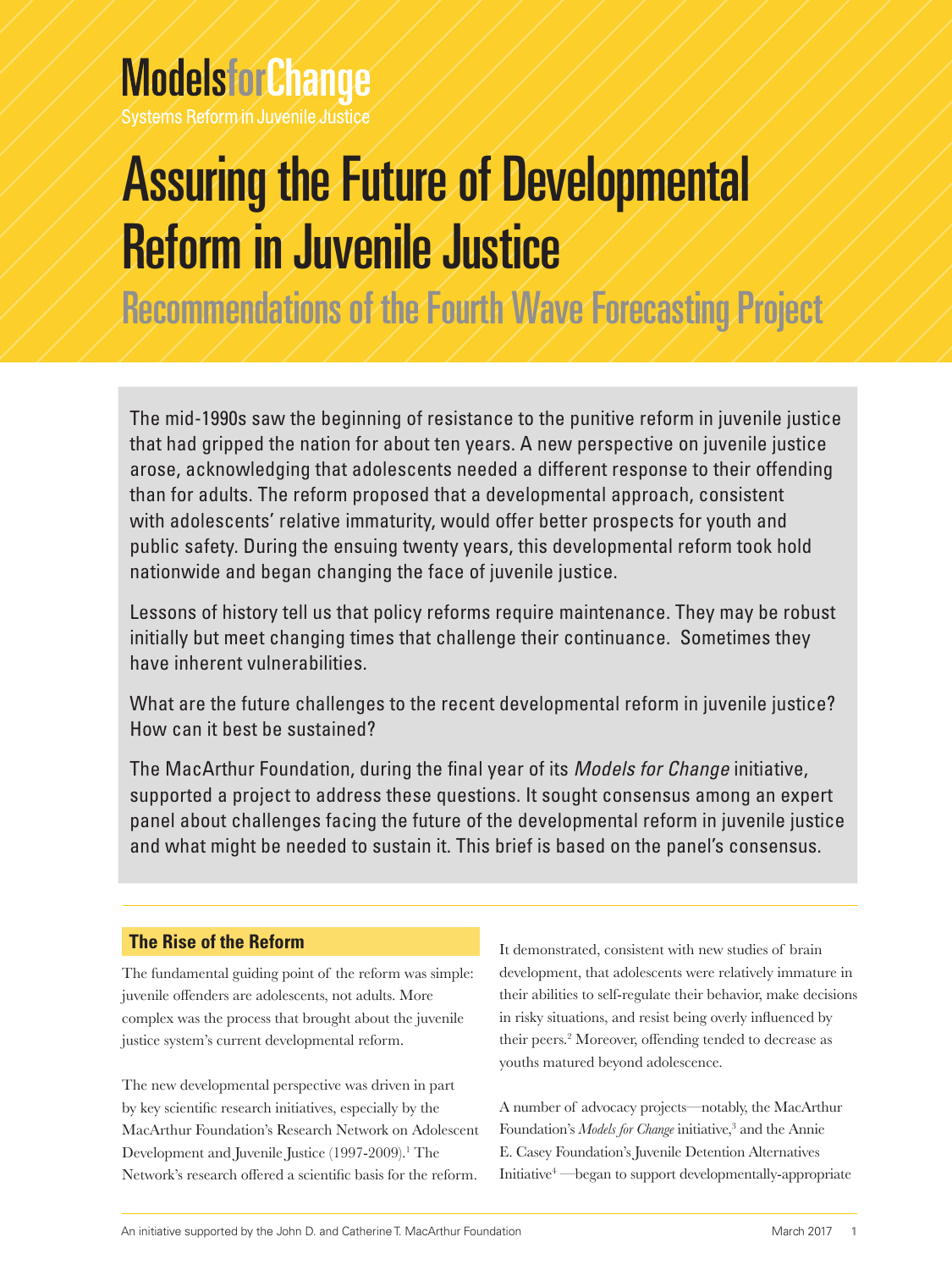implementation of laws and practices nationwide for responding to juvenile offenders. The tireless efforts of a network of juvenile advocacy organizations and experts eventually had enormous impact on grass-roots operations, policies and legislation for juvenile justice systems.

The most visible evidence of the reform's impact was adoption of its principles at some of the nation's highest levels of law and policy. In 2013, the National Research Council offered the new developmental perspective as the future guide for policy in federal agencies charged with improving juvenile justice.<sup>5</sup> And by that time, three U.S. Supreme Court cases had decided, based partly on the new developmental research, that the Constitution required courts to acknowledge juveniles' immaturity as potential mitigation when they were sentenced for major crimes.<sup>6</sup>

This developmental framework for juvenile justice has been called the "Fourth Wave" reform. The first reform was the birth of juvenile justice itself in 1899 as a system of law and rehabilitation for youth separate from the criminal justice system. The second wave of the 1960s and 1970s brought due process to juvenile courts, recognizing essential rights for youthful offenders. The third wave, beginning in the 1980s, transformed juvenile justice policies to emphasize punishment, making our responses to youthful offending more like those for adult offenders. The Fourth Wave reform contradicts premises of the third. It offers a developmentally-appropriate way to assure public safety and the positive growth of adolescents, whose offending most often is a consequence of their immaturity.

## **How Can We Sustain the Reform?**

The Fourth Wave developmental reform has demonstrated great strength in its ascendance. Yet we cannot say that it has transformed juvenile justice. The effort has gained national recognition in law and policy, but translating policy into effective practice requires many years. Grassroots model programs are in place across the nation to demonstrate the reform's value, but models do not accomplish their purpose until they are widely adopted. And many of the laws and practices of the punitive thirdwave reform still are in place. Moreover, the financial and organizational support of philanthropic foundations that lifted the developmental reform to its current potential cannot be expected to continue indefinitely. What is

needed to assure the Fourth Wave's continued influence on positive outcomes for youthful offenders and public safety?

## **A Fourth Wave Forecast**

To address this question, the MacArthur Foundation commissioned a "Forecasting Project." The project sought not to predict the Fourth Wave's trajectory, but to forewarn the reform about its most likely future challenges and vulnerabilities. This forewarning could guide future efforts to sustain the reform's growth.

The Forecasting Project's method and structure employed a synthesis of strategies used in various other fields (e.g., national security, cyber systems security, commercial interests) for assessing potential vulnerabilities of organizations or systems. The process centered on a panel of national experts with diverse roles in the developmental juvenile justice reform. The panel met several times during 2015 to engage in both open-ended and structured exploration of challenges to the reform's future.

The process used features of the Delphi Method<sup>7</sup> to facilitate group consensus in forecasting the probability and potential consequences of vulnerabilities for the reform. From a large number of initial possibilities, the panel arrived at a set of future concerns that achieved consensus regarding their greater likelihood of occurring and greater damage if they occurred. The Project also reached consensus about potential ways to respond to these concerns to reduce their negative impact.

During its deliberations, the Forecasting panel decided to focus its concerns on sustaining the impact of the principles and imperatives of the Fourth Wave reform, not necessarily its current products. The reform has promoted many specific programs in juvenile justice systems—for example, improving diversion from juvenile justice, creating mental health screening in detention centers, reducing the school-to-prison pipeline, and reducing sentencing as adults. Yet the panel recognized that some programs are right for the time in which they are developed, but not necessarily for generations in a future America we cannot foresee. What must be sustained, then, are the developmental principles and concepts that guide the reform as it evolves and adapts to societal change. The National Research Council created seven hallmarks of a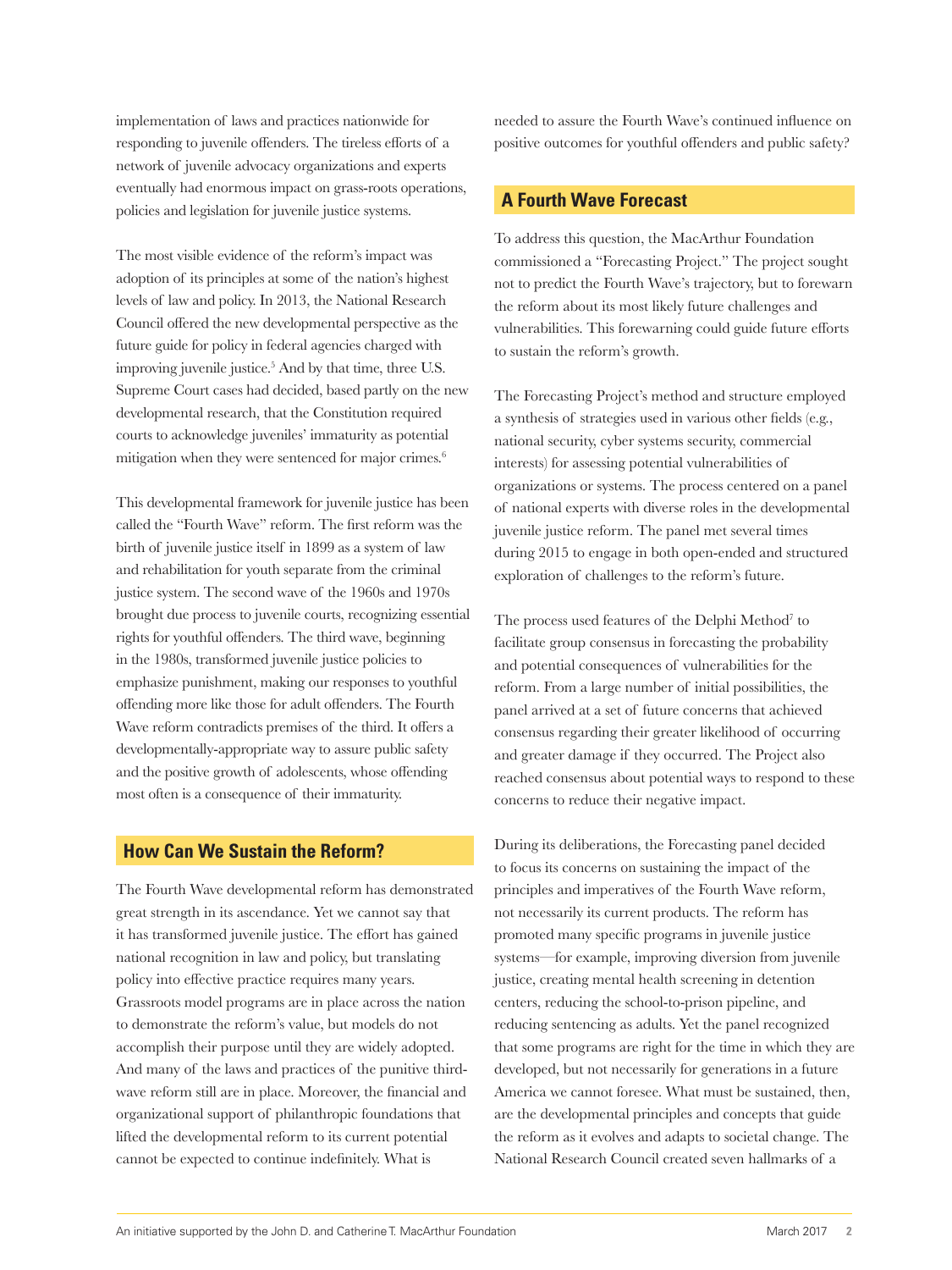*"There are risks and costs to a program of action but they are far less than the long range cost of comfortable inaction.*" - JOHN F. KENNEDY

developmentally-informed direction for juvenile justice reform:<sup>8</sup>

- Accountability without criminalization
- Alternatives to justice system involvement
- Individualized response based on assessment of needs and risks
- Confinement only when necessary for public safety
- A genuine commitment to fairness
- Sensitivity to disparate treatment
- Family engagement

### **What Will Challenge the Reform?**

The Forecasting Project envisioned three clusters of likely challenges with important potential consequences for the Fourth Wave reform's future: (a) collaboration and leadership, (b) societal demands, and (c) discontinuities within the reform itself.

#### *Collaboration and Leadership*

The seeds sown in the early years of the reform have shown signs of taking root. This happened largely through the efforts of a nationwide network of organizations, programs and people, working collaboratively with coordination across diverse areas within juvenile justice, science, and the community. The roots of the reform, however, have not had time to sink deeply. The principles are not yet culturally embedded.

Strengthening the roots will be difficult if not coordinated across a network of organizations such as those that participated in the initial reform. Philanthropic organizations that enabled their initial collaboration cannot be expected to play that role indefinitely. Without centralized coordination, the reform may suffer from fragmented efforts in the future, each group engaged in its own limited initiative without networked collaboration.

Many of the leaders of organizations that guided the Fourth Wave's ascendance eventually will move on to other roles, as will reformers at the state and community levels. The reform may falter if it lacks leadership for the future or if new persons in national and local leadership positions have inadequate knowledge of the reform's lessons during its early development.

#### *Societal Demands*

The Forecasting panel anticipated four factors that are likely to arise in American society generally or in specific social systems outside juvenile justice that could challenge the Fourth Wave's growth.

- *• Trends in other Social Systems:* Juvenile justice interacts with many other child-serving systems (such as education, medical services, and social services). Moreover, it is influenced by policies of non-child-serving entities (such as the criminal justice system, federal mental health policies, and federal immigration enforcement policies). Changes in these "external" policies and practices are inevitable across time. Although difficult to predict, they will produce challenges that require close monitoring.
- *• Public Safety Concerns:* Crime rates historically rise and fall in cycles, whatever justice policies are in place. Crime rates have been low for a decade and therefore are very likely to rise. When they do, this may be misconstrued to discredit current policies. The annual recidivism rate is a short-sighted measure of success that does not recognize the longer-range benefits of practices aimed at youth development more broadly. Yet any rise in crime rates or recidivism could produce a call for a return to a more retributive public safety policy.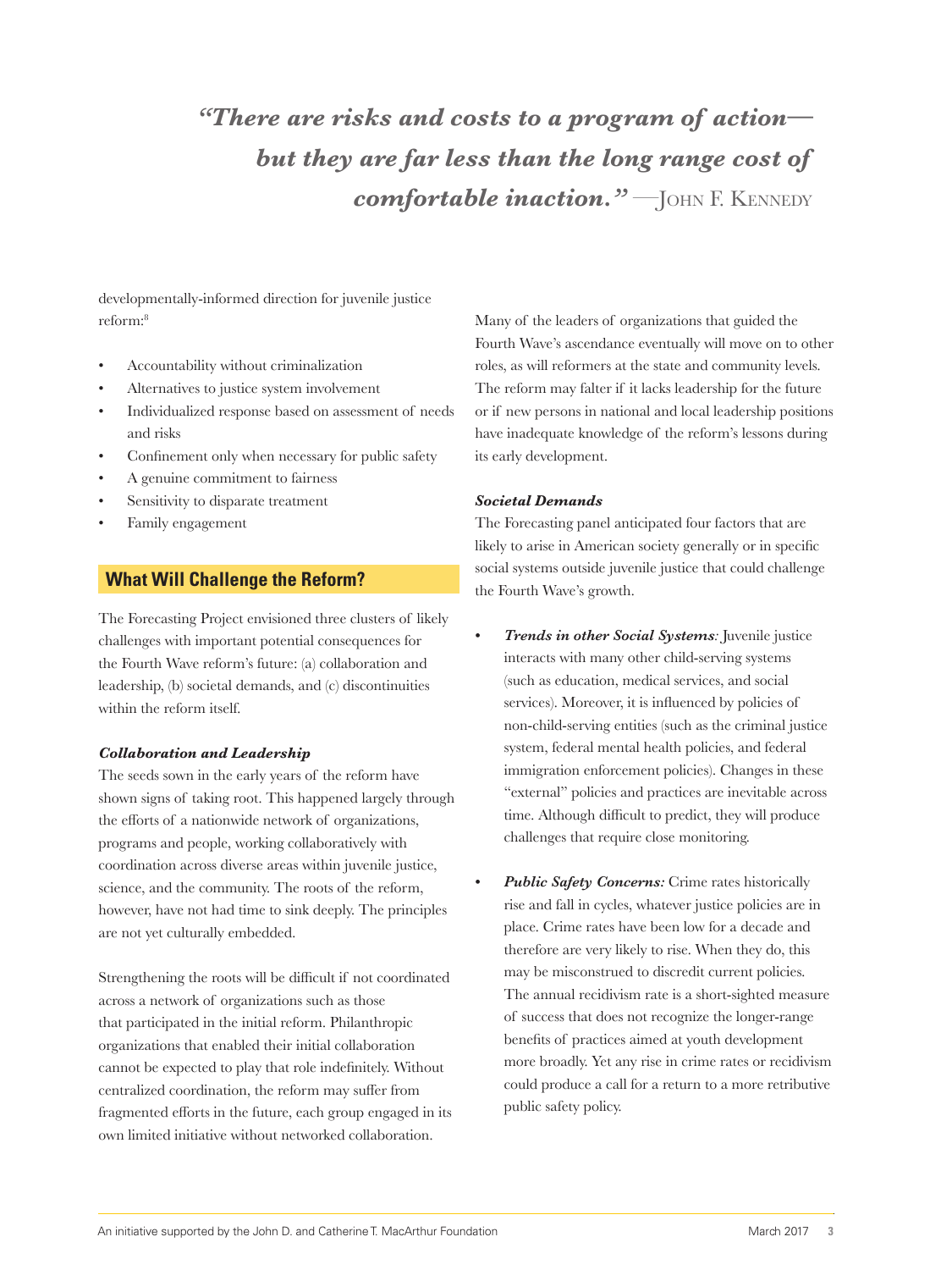- *• Racial Bias:* Racial and ethnic bias in policing, the justice systems, and society leads to disproportionate minority processing of youth through the courts. This is not only unfair, but also creates mistrust of the system as a whole, which could reduce minority community participation in Fourth Wave reforms.
- *• Resistance:* The juvenile justice system still operates in part according to policies, practices, and administrative ideologies that conflict with the newer Fourth Wave developmental values. Resistance to Fourth Wave change sometimes offers constructive debate and positive evolution. Offered in a competitive, zero-sum context, however, ideological challenges to the Fourth Wave can influence public opinion in ways that may weaken the reform's effectiveness.

#### *Internal Discontinuities*

Some challenges might come from within the reform itself. Initiatives operating under Fourth Wave principles could create conditions that are counter to the long-range objectives, offering points of vulnerability.

- *• Behavioral Health Net-Widening:* The Fourth Wave's improvement of behavioral health services in juvenile justice programs can lead to increases in youths charged with delinquencies and entering the system. This can happen especially in communities in which behavioral health services are difficult to access, so that police and parents turn in frustration to the juvenile justice system as a behavioral health resource for their children.
- *• Residual Changes9 in the Juvenile Justice*

*Population:* Some Fourth Wave initiatives are likely to change the demographics of the population that is in the juvenile justice system's custody. For example, raising the age of juvenile jurisdiction produces a slightly older juvenile justice population. Successful front-door diversion reduces the number of low-risk, first-time/one-time offenders entering the juvenile justice system. Thus, those who comprise the system's youth will be, on average, older and more persistent or serious offenders than our past youth in juvenile

custody. This has implications for future reports of recidivism rates (possibly higher) and for challenges to secure corrections programs (possibly greater management issues and poorer outcomes).

*• Conceptual Discontinuities:* Developmental rhetoric sometimes creates seeming "internal" contradictions and conflicts, thus offering challenges to maintaining the developmental message. For example, if youths' less-mature decision making reduces their blameworthiness, should it not also reduce their claims to make other rights-based decisions (e.g., medical consent)? Given evidence of youths' developmental immaturity, might this be converted to suggest their greater danger and greater need for incapacitation, especially for serious crimes at younger ages?

## **Assuring the Future of the Reform**

The Forecasting panel recommended several preemptive actions that could avoid or reduce the potential negative impact of the challenges and vulnerabilities it identified.

#### *Creating an Enduring Infrastructure*

Philanthropic assistance created a network of organizations that fostered the reform's ascendance. Such assistance cannot be indefinite. We must seek other ways to nurture and grow those relationships, and new organizations must be added. In addition, some organizations should examine their capacity to provide training for future leaders of the developmental reform to replace those who have completed their work.

#### *Advocacy Outreach*

The reform should seek supportive voices that can influence public and professional opinion in ways that will sustain Fourth Wave initiatives. For example, youth and family projects could give testimony to the value of developmentally-relevant juvenile justice responses in their own lives. A national prosecutors' organization that is open to progressive juvenile justice policies could offer professional alternatives to a juvenile justice system based on a criminal justice model.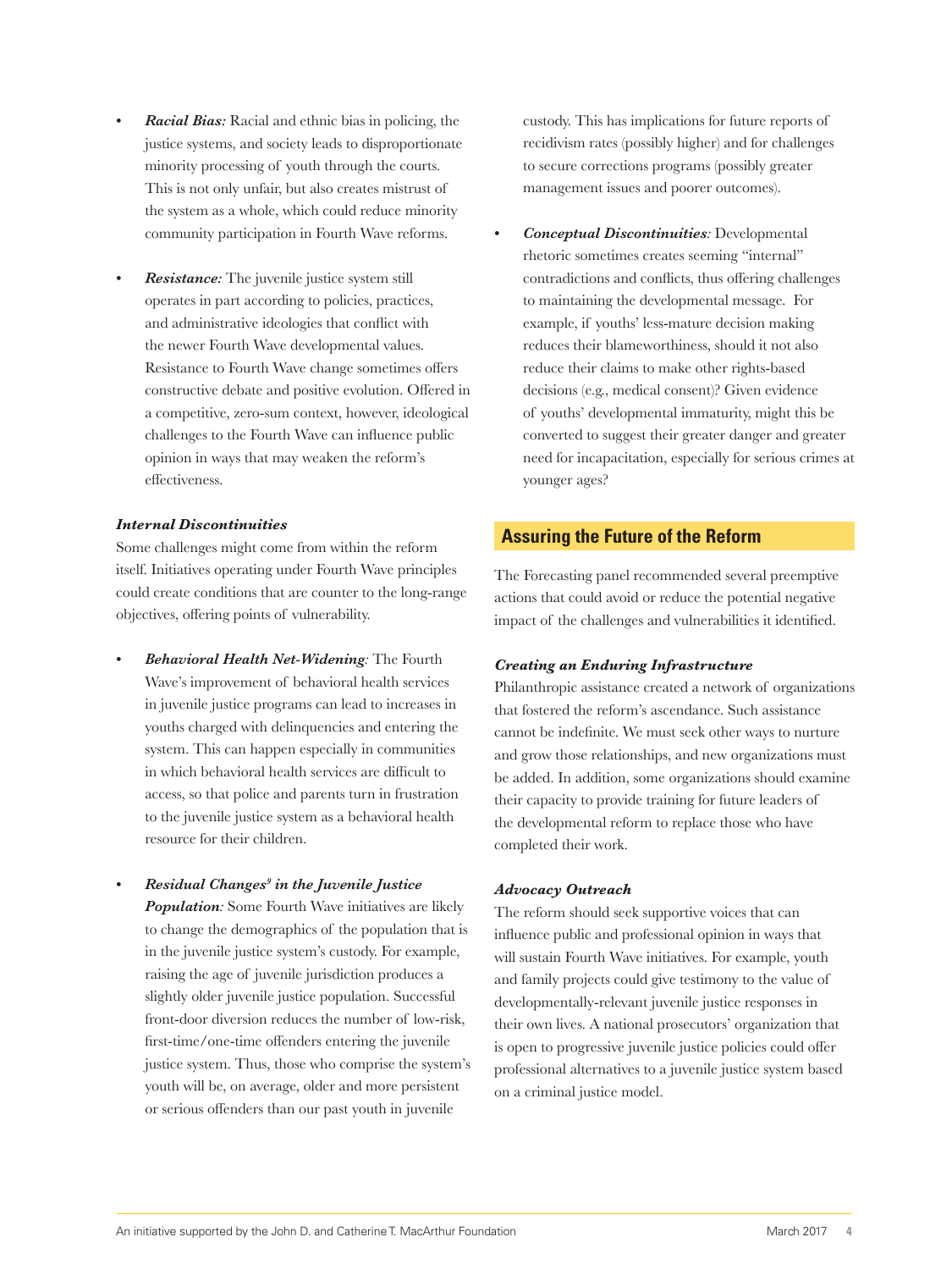#### *Monitoring and Vigilance*

The Forecasting Project recommended the design and initiation of a method for monitoring evolving challenges to the Fourth Wave reform. Early detection of national or local events and trends in real time could alert collaborators who might be able to address such challenges in a timely way.

#### *Promoting Theoretical and Empirical Supports*

Advancing a youth development perspective in juvenile justice will require continued research on a wide range of questions. Within that broader context, the Forecasting panel identified some research needs with specific importance for addressing challenges forecasted by the Project. The following are selected examples:

- Developing decision guides for police and courts that might reduce racial bias in juvenile justice processing
- Expanding research on secure juvenile corrections to determine the potential effects of a changing population of incarcerated youth due to diversion and other Fourth Wave reforms
- Creating ways to measure critical outcomes of juvenile justice programs that assess not only shortterm recidivism but also the longer-term impact on youth development
- Carefully examining the potential benefits and liabilities of extending juvenile jurisdiction to include transition-age youth (e.g., ages 18-21)
- Examining ways to reduce "behavioral health net-widening," by developing juvenile justice and community collaborative funding strategies, as well as standards for appropriate and inappropriate treatment objectives for juvenile justice programs

## **Going Forward**

The challenges identified by the Forecasting Project indicate that sustaining the "Fourth Wave" reform will require continued initiative on the part of organizations and individuals who so effectively contributed to the reform's rise.

A major challenge will be maintaining collaboration without a central coordinating body. Individual organizations that have been at the heart of the reform must examine their capacities to link with other organizations in common initiatives. They must collaborate to find ways to convene, share, support and stimulate the maturation of the reform and to continue to grow its leadership. Sustaining the reform will require a continuous process of education to the reform's principles in light of ordinary "turn-over" in local, state and national providers and policy makers.

Many of the challenges identified by the Project require vigilance as the landscape of juvenile justice changes in ways that might have negative implications for the reform. We must be alert to changes in other social systems with which juvenile justice interacts, changes in patterns of juvenile offending, new legislative proposals, and political and economic shifts. When detected, such changes may require adjustments to the reform or persuasion to mitigate effects that could weaken the reform. Vigilance is required at both local and national levels, as well as consciousness of the need to alert others and enlist their aid in responding.

Certain challenges identified by the Forecasting Project are best managed by research initiatives. The reform has engaged federal agencies that can support continuing research consistent with the developmental perspective in juvenile justice. Researchers in academic settings are encouraged to consider the Project's recommendations for areas of research that can strengthen the future of the reform.

Having begun about twenty years ago, the Fourth Wave developmental reform in juvenile justice is at a critical stage in its history. The reform's early years produced a solid basis for its future maturation. With proper attention to its potential vulnerabilities, the developmental reform in juvenile justice can evolve to adapt to future changes in society, continuing to better meet the needs of youth, families and public safety.